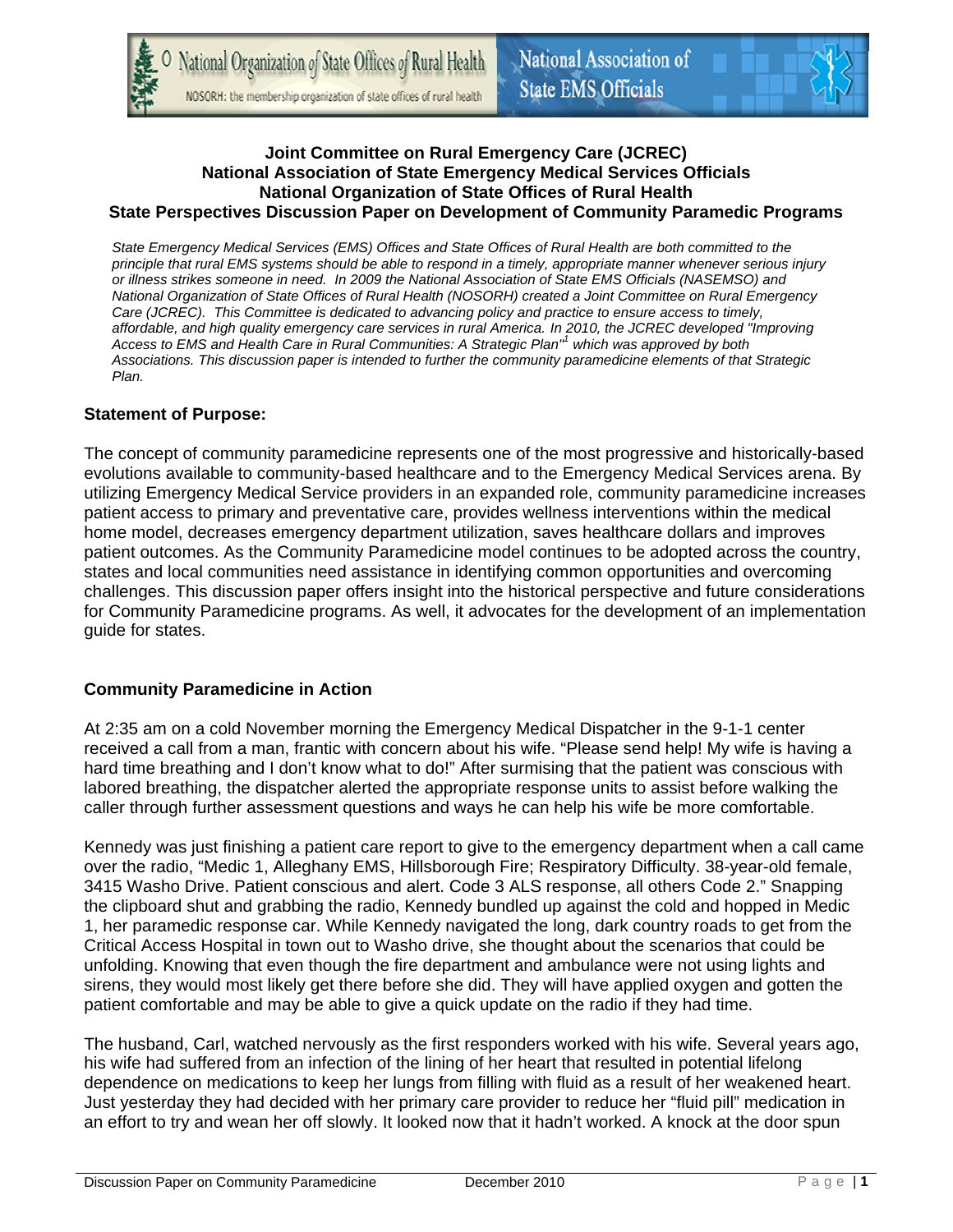him around and as he pushed the door open he saw the warm, comforting smile and an outstretched hand, "I'm Kennedy, a community paramedic, let's go check on your wife."

The brief update from the first responders confirmed Jen, the patient, was having difficulty breathing with just room air. On a mask that delivered a high concentration of oxygen, Jen still had labored breathing but was oxygenating well. Breath sounds confirmed fluid in the lungs and after the basic assessment, Jen was given nitroglycerin, put on a 12-lead ECG and an IV was established. Because the likely culprit of the current emergency was the reduction in the congestive heart failure medication, Kennedy determined that 80 mg of Lasix IV was the best next step. While she was waiting for the medication to take effect, an ECG and quick phone call to the medical control physician in the ED was made so they could consult on next steps.

Carl was just short of amazed. Within 20 minutes after the community paramedic had arrived, Jen was comfortable, off oxygen, breathing normally and saying she didn't want to go to the hospital. What a relief! She was OK, back to normal and instead of facing an hour ride to an emergency department and what has been a guaranteed two days in the hospital, this was now a minor blip in their day and a follow-up visit with their primary care doc tomorrow.

Before leaving the home, Kennedy assured and confirmed that if Jen started to have any problems to call 9-1-1 and they would be right back. Jen and Carl were so grateful to get the help and to avoid the hassle and overwhelming bills of the ED. It was hard to explain what Kennedy felt other than to say she was content feeling that she had made a meaningful difference. She knew that her intervention had met Jen's needs, exceeded the Carl's expectations and provided for the highest quality, most cost-effective intervention that could be provided. Kennedy was actually looking forward to future interactions with Jen, her primary care doc and her partners in community health that all work together to ensure that folks like Jen received coordinated, wellness-focused care.

## **Executive Summary**

While "community paramedicine (CP)" is a relatively new term, first described in this country in 2001<sup>2</sup> as a means of improving rural EMS and community healthcare, it is not a new concept in practice, either here or in other parts of the world.

*Note: In much of the world, paramedic is a general term used to identify all levels of Emergency Medical Technician (EMT). For the purposes of this discussion paper, 'community paramedicine' or 'CP' will be used to describe generically programs that specifically utilize any level of EMT (basics to paramedics) to provide community paramedicine and community health services.* 

The *EMS Agenda for the Future<sup>3</sup>*, released in 1996, presented the vision that EMS will be communitybased and fully integrated with the overall health care system. The agenda additionally described that EMS of the future would have the ability to not only provide acute illness and injury care, but also identify health risks and provide follow-up care, treatment of chronic conditions and community health monitoring. The *Rural and Frontier EMS Agenda of the Future<sup>4</sup>* , released in 2004, further reinforced a community health role for EMS with a vision that recognized EMS providing not only a rapid response, but also filling roles as a community resource for prevention, evaluation, triage, referral and advice<sup>5</sup>. Both documents make numerous references to community health roles where EMS is integrated with other elements of the health care delivery system. As such, the concept of community paramedicine embraces EMS providers who are utilized in an expanded role as part of a community-based team of health services and providers.

This discussion paper summarizes the current status of community health and community paramedicine programs and present a synopsis of some of the opportunities and challenges state EMS offices will face as these programs are contemplated in local communities. This Discussion Paper advocates for the development of a guide for states to refer to as community paramedicine and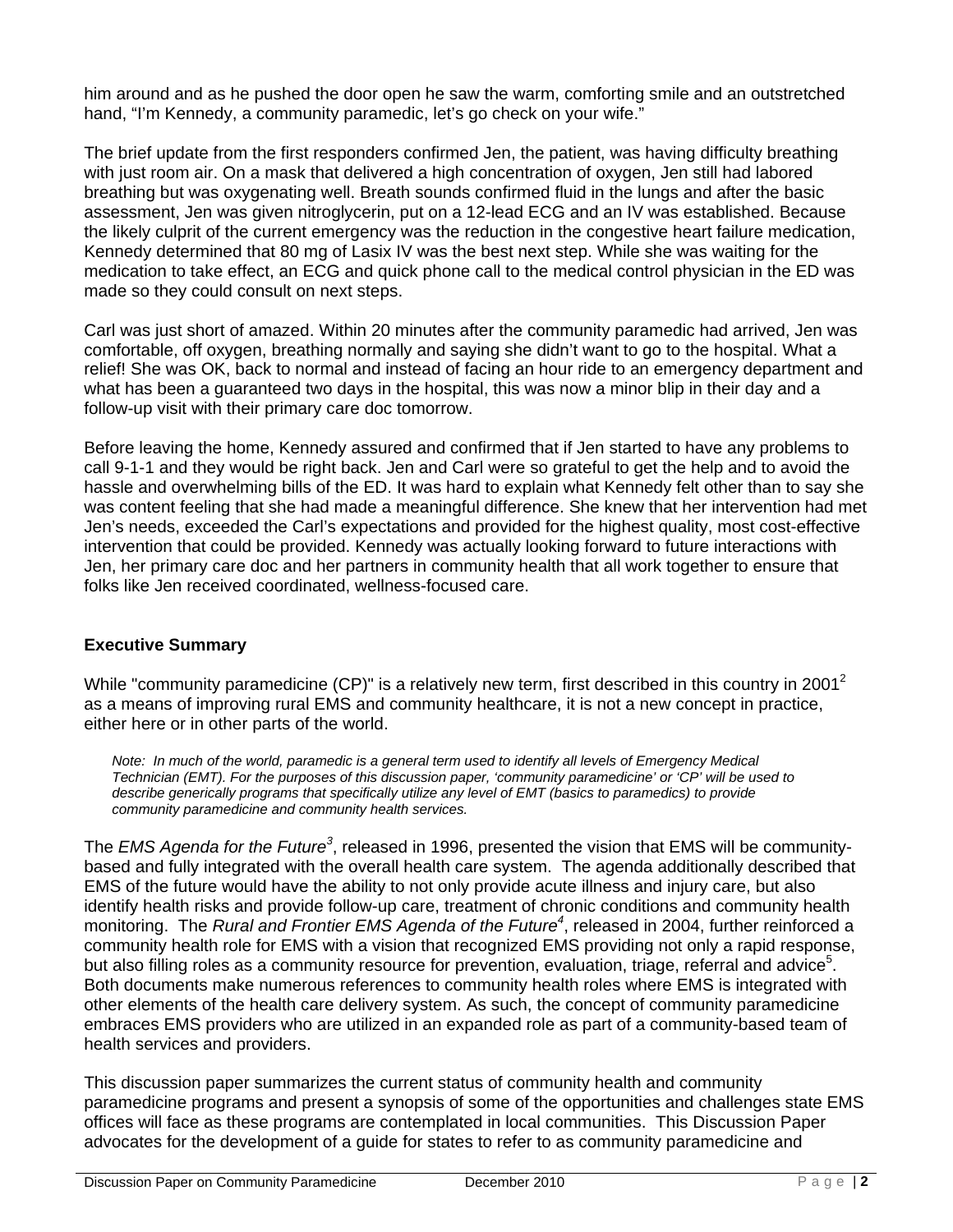community health programs emerge, either locally or statewide. Much information about community paramedicine can be found at http://communityparamedic.org. However, the "information tab for policy makers" is virtually blank and this Discussion Paper is meant to provide context for discussions in this area and assist states with implementation of community paramedicine programs.

## **Background:**

The original intent of EMS systems was to provide patient care for acute or emergency events. However, studies show that 10-40% (or more) of ambulance service responses are for non-emergent events. Many times, patients who lack access to primary care utilize EMS to access emergency departments for routine health care services. While these patients could be more appropriately cared for in primary care offices or alternate locations, the current healthcare and reimbursement infrastructure systems do not support other appropriate, cost-effective EMS transport alternatives.

After some 30 years of development of the current model of providing prehospital care, the future of EMS may be much different. The erosion of the volunteer model in many rural areas, generational changes in the overall workforce, continued budget challenges and national changes in healthcare are challenging rural EMS infrastructure--- and demanding innovational strategies.

Emergency medical services of the future, whether it includes community paramedicine or not, will not likely involve an initial patient contact with two EMT responders in a \$150,000 ambulance and an automatic ride to the emergency room for many calls. Future calls may begin with a priority dispatch system which can triage and send a variety of resources, including community paramedics, who then provide a more comprehensive triage followed by treat and release to primary care or other appropriate treatment options.

Historically, there are numerous examples of programs in which EMS and community health providers have been utilized to provide emergency care as well as assure access to primary care. While the Red River project in New Mexico is often noted as one of the most well known demonstration of this concept, other models include the following:

▶ Seattle/King County SPHERE (Supporting Public Health with Emergency Responders) – In this King County program, EMS is utilized to help prevent future 9-1-1 calls by identifying potentially lifethreatening conditions whenever a patient is seen by responders. Instead of a quick assessment and release of a patient who called 9-1- 1 for a transient event, a blood pressure, blood sugar or other assessment is conducted. Patients are provided a card with the results of the assessment and they are encouraged to follow up with their primary care physician. The patient receives a follow-up call a month later to help assure that the physician contact was initiated.

Your fire department measured your non-fasting blood sugar during you medical emergency. Your blood sugar level was very high

Date  $EMT$ : Without proper treatment, high blood sugar can lead to heart disease, kidney disease, and nerve damage. There are effective ways to manage high blood sugar. You need to discuss this with a doctor We recommend that you contact a doctor to have your blood sugar level checked again as soon as possible.



 $\triangleright$  Winnipeg, Canada – Instead of an automatic trip to the ED, paramedics respond to thousands of non-life threatening 9-1-1 calls to triage and evaluate the patient's medical needs. Based upon the assessment, patients are provided appropriate treatment on scene and protocols are then implemented to transport patients to not only ERs, but also to urgent care clinics, primary care physicians and other alternate sites when appropriate. The paramedic can make decisions to arrange transport by ambulance, in the paramedic response vehicle and even by taxi or stretcher vehicle. The paramedic union president is quoted as saying "The idea is to have medics out in the community engaging people with problems and find the best place in health care for them instead of a system of 'you call, we haul'."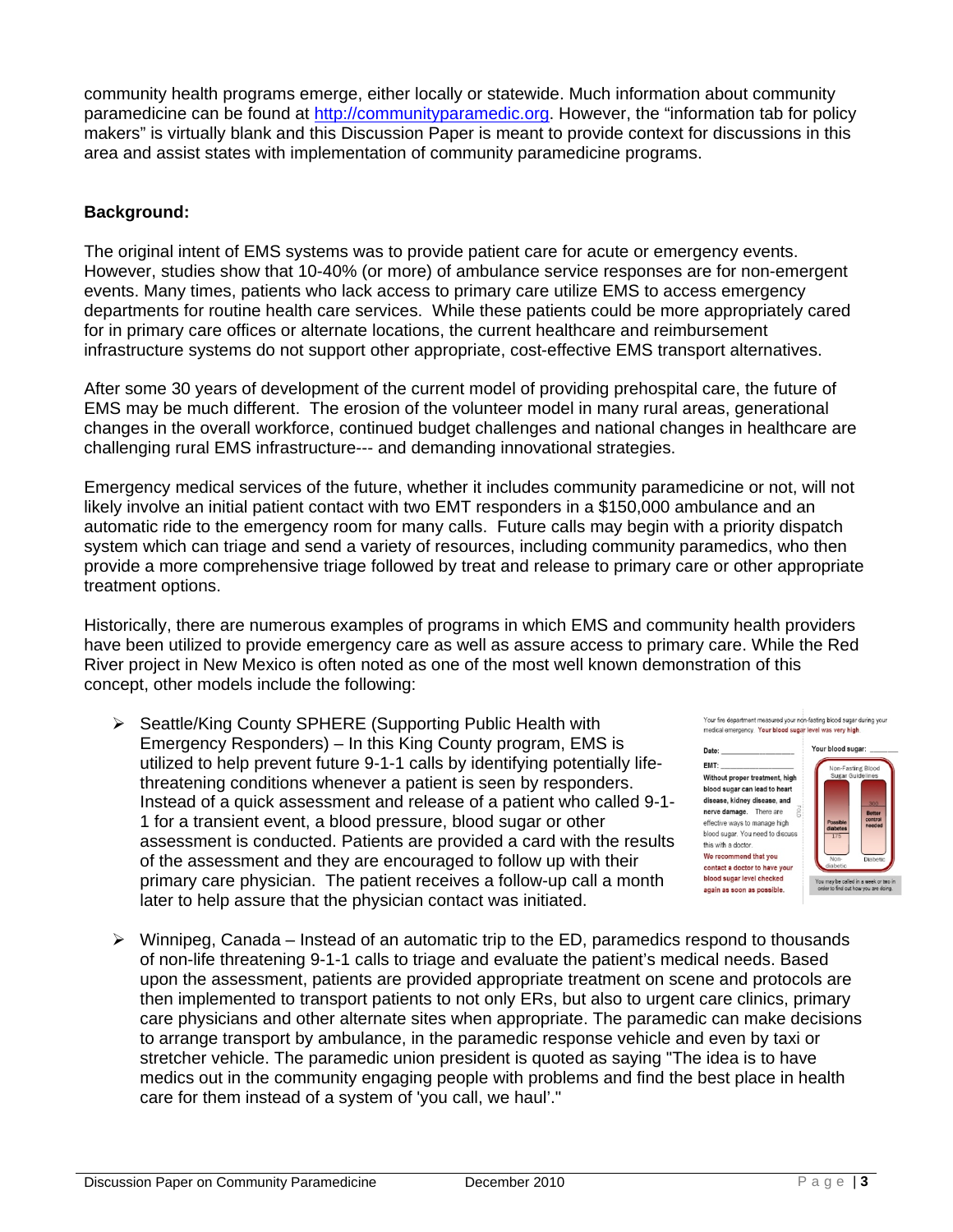- $\triangleright$  Alaska Community Health Aide Program Staffed by selected Alaska natives in remote communities, not necessarily paramedics, this program was began as a strategy to use village workers to distribute antibiotics to combat a tuberculosis epidemic back in the 1950's. It became a federally funded program in 1968 and today over 550 Community Health Aides/Community Health Practitioners are employed by 27 tribal health organizations in 178 rural/frontier communities. CHA/Ps are the patients' first contact within the network of health professionals in the Alaska Tribal Health System.
- $\triangleright$  Nova Scotia, CN The Islands of Long and Brier are only accessible by ferries. Transport to the closest hospital is a 50-minute trip with the regional hospital another hour away. The island residents recognized the need for primary and emergency care and launched a multi-phase imitative. The first phase provided 24/7 emergency paramedic coverage based from an abandoned physician's clinic. Next, the paramedic role was expanded to provide flu shots, blood pressure and diabetic clinics and other primary care. Lastly, the paramedics were integrated with a nurse practitioner to provide more comprehensive and complex care. The traditional paramedic role was expanded to include home visits for injury and fall prevention as well as primary care patient assessments and evaluation.
- $\triangleright$  MedStar, TX Alternative Destination/Alternative Transport Program A collaborative effort of MedStar, the emergency physicians board and public health, the overall goal of this program is to help assure the right patient, receives the right care, at the right time and the right setting. Patients in this program receive better healthcare at reduced cost to the patient and the community. Patients with chronic or non-acute conditions are treated by Advanced Practice Paramedics who bring preventative services to patients most at risk for medical emergencies. The program reduces health care expenditures by reducing the probability of providing acute emergency medical care for at risk and medical underserved patients.
- $\triangleright$  Wake County EMS, Raleigh, NC In addition to providing increased community resources for acute care, paramedics in this program also provide preventative care to some high-risk patient populations, and seek further care for those patients who may be better served at locations other than local hospital emergency departments. These paramedics are part of a health care team that improves emergency response, mitigates the need for some responses and provides care to some patients that have limited access to any other care.



- $\triangleright$  Minnesota Community Paramedic Program The pilot of this program was funded by the Minnesota Department of Public Health and Office of Rural Health. The first course consisted of hand-picked, experienced paramedics interested in providing an expanded role in their communities. As part of their education, each community paramedic conducted a community analysis to determine gaps in health care. These paramedics then molded their practice to needs ranging from provision of mobile clinics for Native American populations, free clinics for communities, 'chase car' enhancement of local EMS response, critical access hospital staffing and regional/national disaster response.
- $\triangleright$  Western Eagle County Ambulance District, Eagle, CO Championed by the local EMS service manager and the local public health department, the goal of this program is to take the current EMS resource and link it with existing health care services to provide EMS and public health services. In addition to physician-directed treatment delivered directly to patients in their homes, paramedics utilize expanded training in assessments, blood draws, wound care, diagnostic monitoring and other procedures. Assessment and treatment findings are linked with other appropriate health services in order to increase health care at a savings.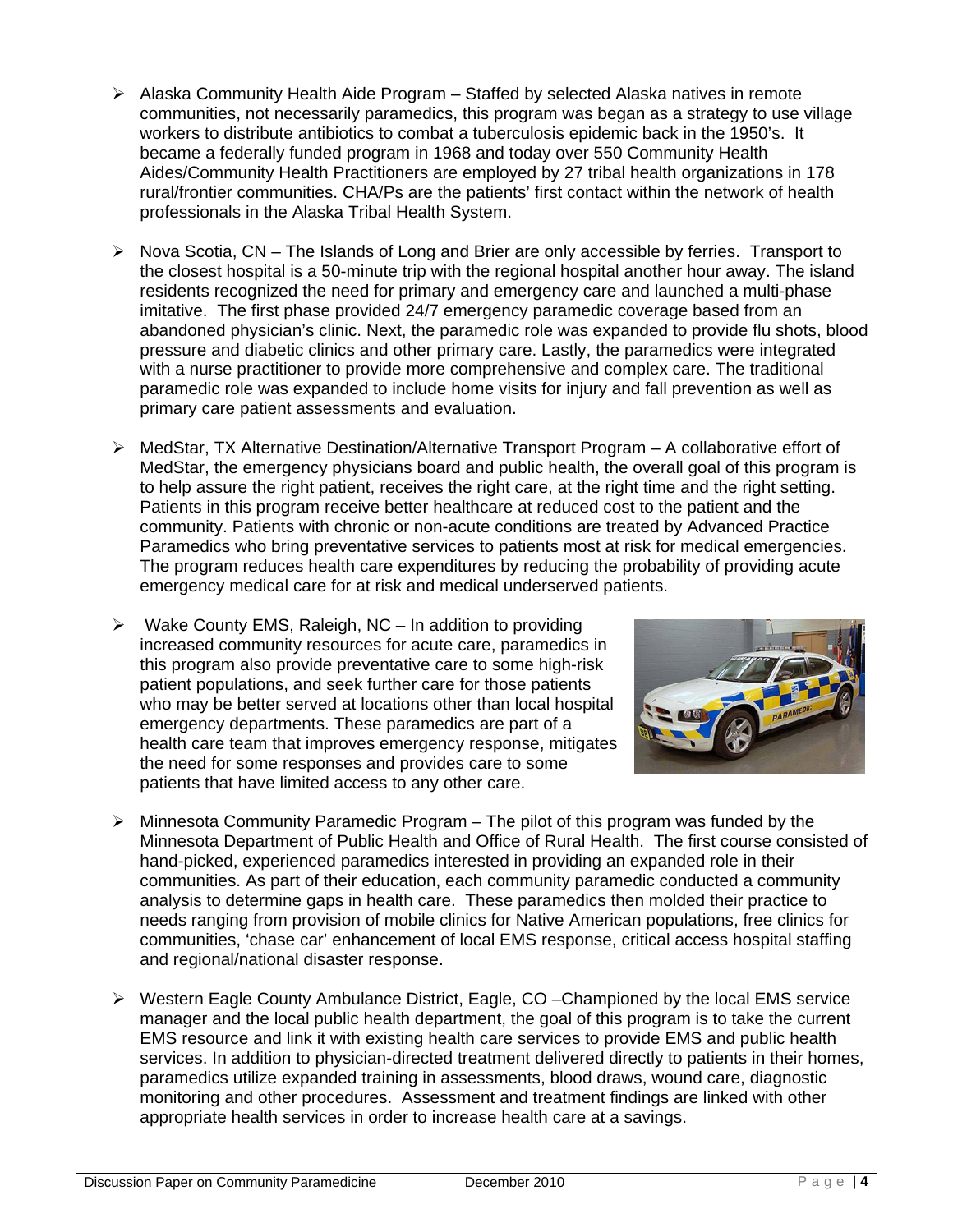In their varied states and provinces, these are examples of community paramedicine programs in which EMS providers are used to not only provide emergency care but also expand their roll to address primary care needs and direct patients to the most appropriate level of definitive care. There are many more examples of community paramedicine being conducted in the U.S. and communities will continue to look at CP to help bridge the gap between the health care needs and the resources available to meet those needs. Currently, most U.S. programs are pilots or local programs born out of necessity. It is important for states to assess the opportunities and challenges to development of these programs and this paper is a brief discussion of several areas to be considered and developed into a *state community paramedicine guide*.

# *Funding and Reimbursement*

There are increasing concerns about shrinking healthcare reimbursements and budget shortfalls. The primary goal of community paramedic programs is to save healthcare dollars by reducing illness and injury and prevent unnecessary ambulance transports, emergency department visits and readmissions through more efficient use of existing resources.

### Opportunities:

Community paramedicine is not without data showing cost savings. After five years, the Nova Scotia program demonstrated a 40% reduction in emergency room visits and a 28% reduction in clinic visits. A U.S. program that focused on preventing readmissions of frequent flyers quotes a 64% reduction in 9-1- 1 visits and \$1 million savings in health care costs. These examples need to be validated and collected into a comprehensive package that can be presented to policy makers and tax payers.

### Challenges:

The case for this has not yet been made such that insurance providers universally are implementing reimbursement for CP services.

Hospitals and physicians are not necessarily proponents for community paramedicine as they depend upon patient contacts and volume to fund their operations. However, the proposed changes to a reimbursement scheme which limits reimbursement for a patient's disease through Accountable Care Organizations, Value Based Purchasing and Bundled Payment mechanisms may represent an opportunity for a role such as community paramedics to be extremely valuable.

## *Regulation of Community Paramedicine Programs & Community Paramedics*

Are states prepared to sufficiently provide for or allow the regulatory oversight and support necessary for the expanded role that community paramedicine may practice?

#### Opportunities:

EMS provides a triad of health care, public safety and public health services. As noted in the above examples, community paramedicine does not necessarily change the scope of EMS practice. Community health services are already provided by EMTs in the current scope of practice. While CP seems to emphasize the role of EMS providing primary care in the patient's home, it is already an environment and role in which EMTs already practice. Much of the infrastructure and regulation is likely already in place in states to allow community paramedicine.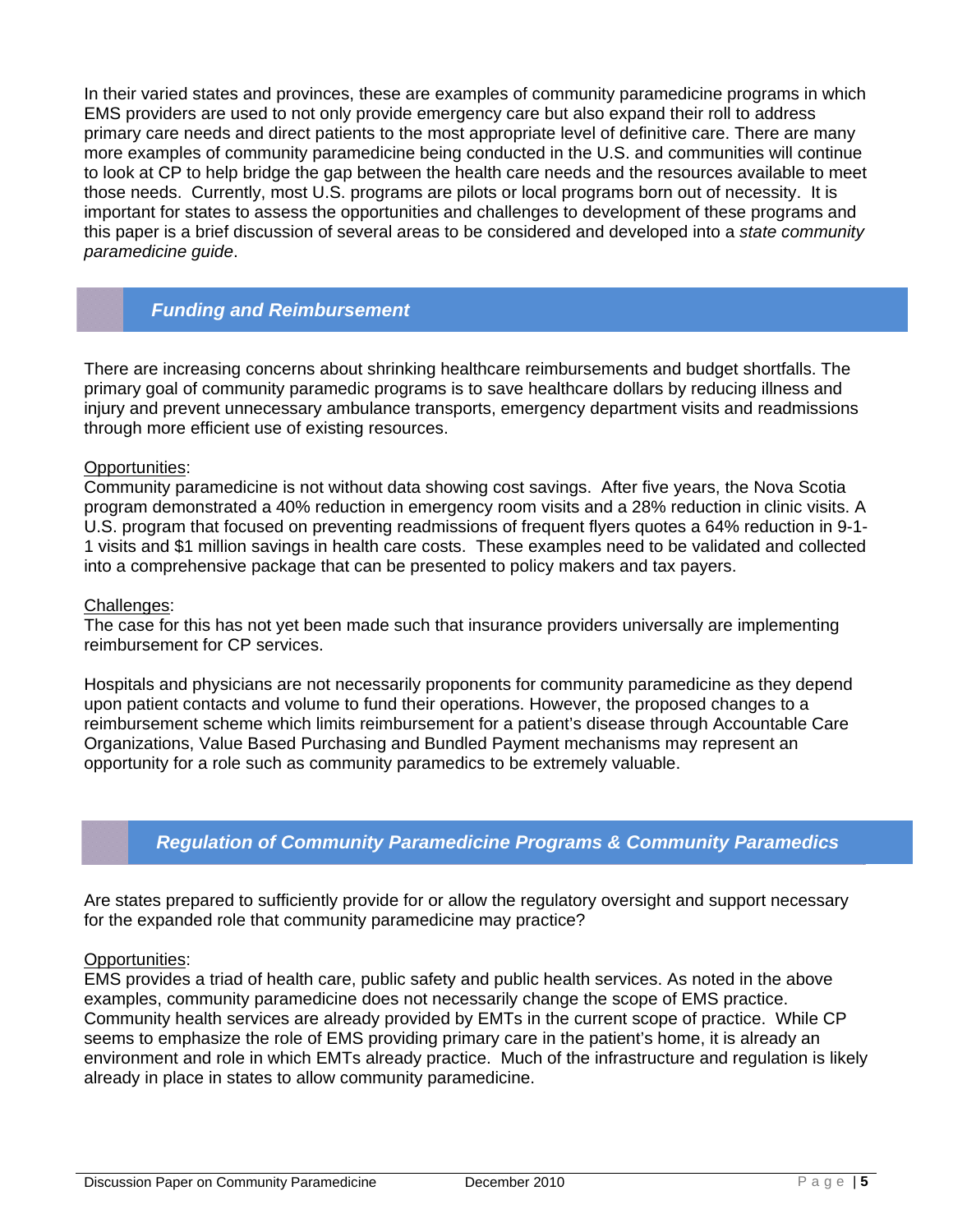## Challenges:

Currently, state regulations may only allow CP providers to practice in a prehospital environment with a skill set designed for acute responses to medical diseases or traumatic injuries. In most deliberations about community paramedicine, participants are careful to characterize that CP providers provide an expanded role, not an expanded scope. This expanded role is often depicted as the ability for CP providers to perform an expanded assessment and medical history and to develop care plans; use of non-traditional medications such as vaccines; and expanded treatments for chronic diseases such as diabetes.

Additionally, community paramedicine services are related more to primary care and public health roles than the traditional 9-1-1 response. For example, a CP provider may perform home visits to follow up on the health of patient with diabetes, mental health challenges and other issues. The CP role may also include injury prevention activities such as conducting home safety assessments for falls and other hazards.

All of these regulatory issues need to be considered by states early-on if a community paramedic program is to be successfully implemented.

# *Expanded Role of Community Paramedics*

Every day, EMTs encounter patients who require assistance with non-emergent conditions. As well, many patients have chronic and secondary conditions that have precipitated the emergency call such as loneliness, mental health, lack of home care and other special needs.

### Opportunities:

The community paramedic is generally described as an expanded role and, with few exceptions, does not incorporate new skills or an expanded scope of practice (suturing being one exception in a model CP curriculum). The idea of expanded role or non-traditional settings is not a new concept. EMS has long been active in emergency rooms and clinics, as wildland fire medics, in industrial sites and with other roles with specialized practices.

Community paramedicine is not a new practice, but rather a specialty much like emergency medicine is a specialty. As other health care professionals choose a specialty for a variety of reasons, EMTs may choose CP. For example, an 'aging' paramedic may choose to extend their EMS career by choosing a community paramedicine practice may be less physically demanding on their health and family life.

### Challenges:

Several pilot CP programs are preemptively responding to patients with these conditions in order to prevent more serious illness and to negate emergent calls requiring advanced care and transport. The CP provider may gather a more detailed medical history and perform expanded examinations as needed. A CP may utilize current skills to administer vaccines. In a CP program, the paramedic may provide prenatal, preventative and chronic care, x-rays, wound dressing with local anesthetics and mental health assessments.

An emergency nurse is not necessarily a public health nurse and an emergency physician is not necessarily a primary care physician. A 9-1-1 paramedic may not necessarily want to be a community paramedic and it would be problematic for states, EMS services and communities to not consider this. Current pilot programs are hand-picking EMTs who have an interest in this area. Some programs are rotating EMTs between roles; for example working one month on 9-1-1 and one month in a CP role. Others are integrating CP duties into typical shift downtimes. The challenges of these models will need to be considered in a statewide rollout of community paramedicine.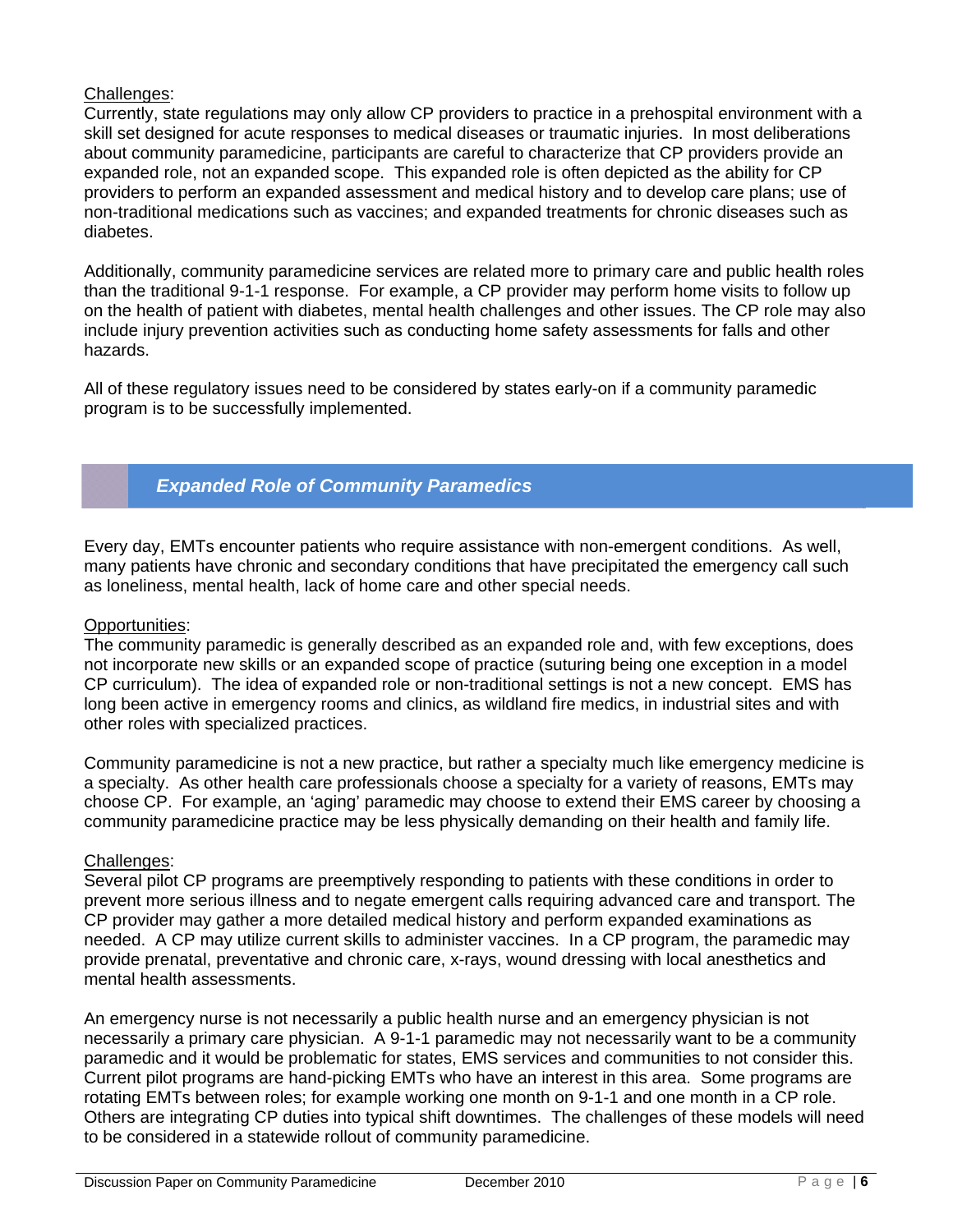Lastly, if you've seen one community paramedic program, you've seen one community paramedic program. By design, CP programs are encouraged to first conduct a community assessment gaps in health care needs and then to build local programs that fill those gaps. As such, states will be challenged with the regulation and oversight of local programs that may provide very diverse services.

# *Community Paramedic Education*

A community paramedic's education should prepare EMTs to meet identified community health needs and should address gaps revealed by a community assessment. As such, CP education should be standardized, but capable of being tailored for each community.

### Opportunities:

Several partners, including Creighton University in Nebraska, Dalhousie University in Nova Scotia, Mayo Clinic in Minnesota, the North Central EMS Institute and state offices of rural health in Minnesota and Nebraska, came together and studied community health education programs such as from Alaska and Australia. This consortium created a curriculum for community health in the States.

This Community Healthcare and Emergency Cooperative group provides the curriculum to accredited colleges and universities. These institutions can then customize this standardized curriculum for individualized certification programs. This curriculum provides direction on educating about primary care, expanded emergency care, public health, disease management, prevention and wellness and mental health.

This curriculum is conducted in two phases:

- $\circ$  Phase 1 Approximately 100 hours of foundational skills in advocacy, community outreach and community health assessments, public health and development of prevention and primary care strategies.
- $\circ$  Phase 2 Clinical skills (ranging from 15 hours to 146 hours depending on the students previous knowledge and background) that is supervised training by the program medical director and other health care providers.

### Challenges:

The community paramedicine model has been in existence around the world for some time, this US version of the curriculum is still new. It will need to be evaluated and updated as necessary to accommodate expanded roles identified as more CP programs are implemented. Otherwise, the 'standardized but customizable' format of CP could propagate a wide variety of education programs across states and even among institutions within states. The educational program described may need to be further credentialed in order to be accepted into any college or university curriculum offering.

Community paramedicine is designed to meet the particular needs of communities and it can meet an important role particularly in rural communities where primary care access is a critical issue. This is seen in the Alaska Community Health Aid program that targets community members to meet those needs. Emphasis on educating EMTs in rural areas through a college curriculum presents an 'educational paradox' where the people who most need the education may not be able to access necessary resources.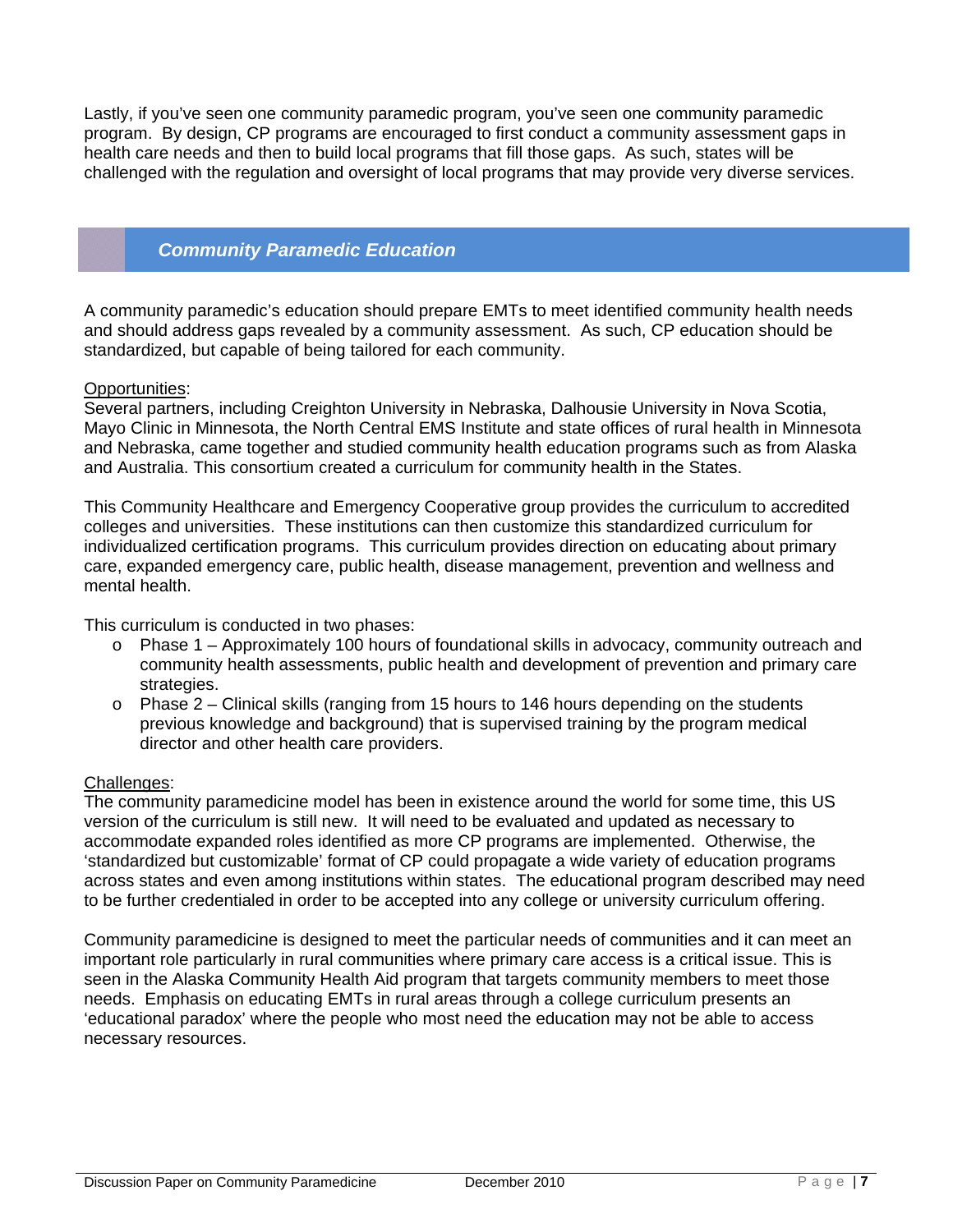# *Medical Direction and Control of Community Paramedic Programs*

As with traditional delivery of prehospital care, community paramedic programs must also be physiciandriven.

#### Opportunities:

In well developed, mature CP programs, the community paramedic can be the eyes and ears of primary and emergency care physicians and an extension to their practices. Community paramedicine presents opportunities to decrease unnecessary ER visits and decrease the acuity of patients needing emergency or primary care. EMS is a delegated practice and nothing in a community paramedic's expanded role is designed to change that.

#### Challenges:

Expanding medical oversight of paramedics to public and community health roles may present challenges. In more urban systems, offline medical direction has traditionally been provided by physicians with an emergency background. Online medical direction has been provided by emergency room physicians. Community health is designed to link the patient with their primary care physician. Therefore, a community paramedic may evaluate a patient and decide that the patient's care may be best met by transport to an urgent care clinic or to their primary care physician's office (maybe even by taxi or some other means). Given this expanded role, will traditional online medical control be comfortable directing patients to alternate sites without ever seeing the patient themselves?

Community paramedicine is intended to fill gaps in rural communities where medical control and primary care may be provided by the same physician and the above scenario less likely. However, there may be a 'medical direction paradigm' in rural areas where CP is needed most but also where physicians are neither educated nor have the support to provide oversight for these expanded services.

To ensure community paramedics are effective, they must be an integral part of the medical home concept where patients are cared for by a physician who leads the medical team and all aspects of preventive, acute and chronic needs of patients. EMS has proven it can be an effective member of this medical team. Everything in the continuum of care from how the CP provider participates in the development and implementation of a patient's care plan, where to get the orders and, how to provide documentation in the patient medical record, will present new challenges for community paramedics and medical directors.

# *Challenge – Support from Nursing and other Health Professions*

Key recommendations of agenda documents and Institute of Medicine reports is that EMS needs to be more integrated with the other elements of the health care system. Community paramedicine represents an opportunity to effect such integration.

#### Opportunities:

Approached correctly, the introduction of community paramedicine should be viewed as an opportunity not a challenge or a threat to other providers. Particularly in rural communities where health resources are limited, extending the role of the paramedic into different settings and partnering with public health should be viewed as a benefit to the patient. As long as communities continue to understand that community paramedics have a unique education and background and that nursing also has a unique education and background – and that each can compliment rather that compete with each other – potential conflicts should be negligible.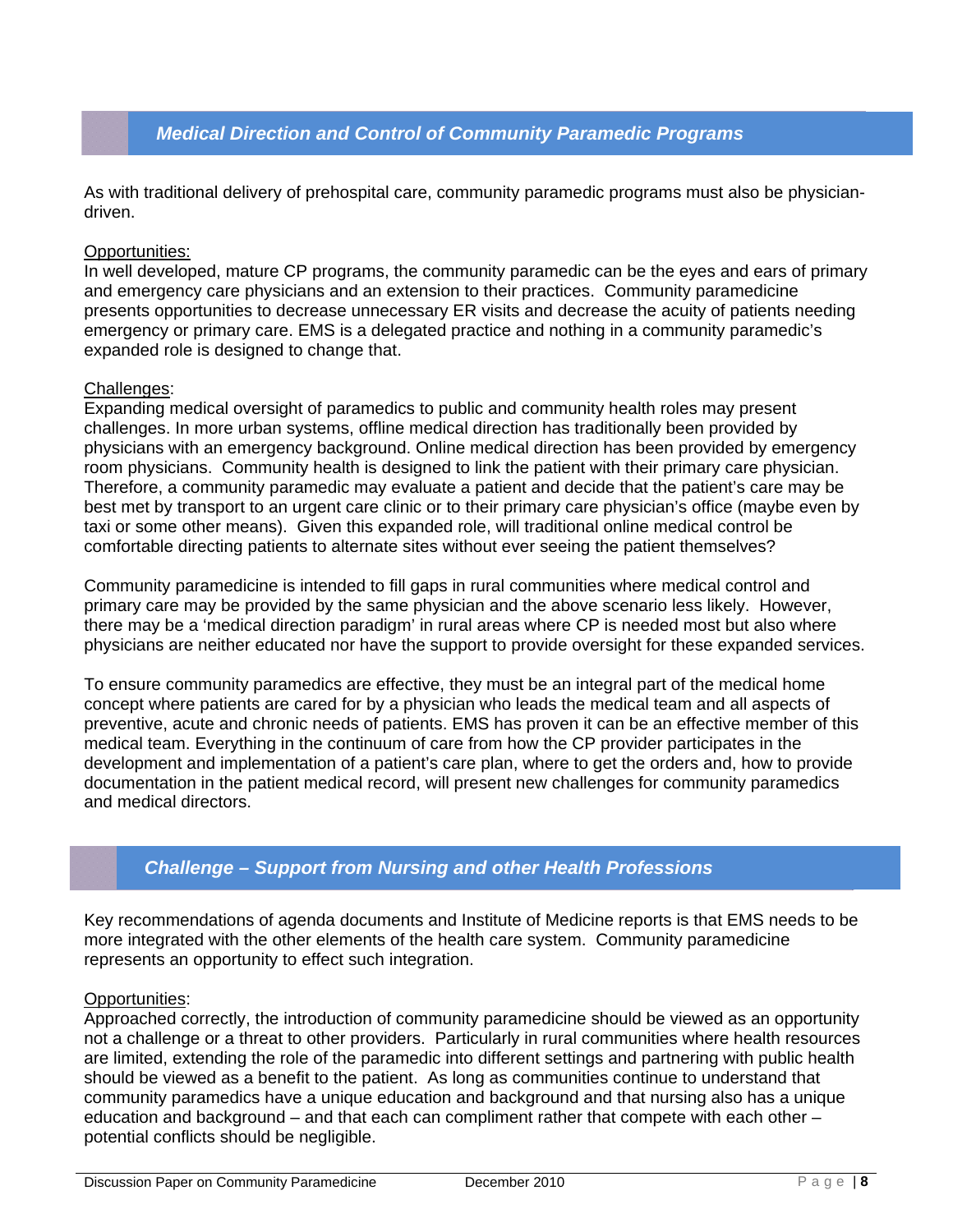Currently, CP programs have found ways to foster such partnerships and have not created disagreements and conflict. For example, the Colorado pilot program is a partnership under the leadership of the EMS manager and the public health nurse designed to meet both EMS and public health goals.

## Challenges:

Implementation of community paramedicine may meet resistance or face opposition from nursing, public health and other health professionals in engaged in providing community or public health. The role of community paramedics lies within much of what EMS is already doing in an environment they are already functioning within. By design, a CP program should begin with an assessment of a community's health needs and implementation of CP should be to fill gaps in a community's needs. As such, potential conflicts over concerns that the CP role overlaps or infiltrates into other areas of practice can instead result in constructive partnerships like the one in Eagle Colorado.

States may need to begin open early discussions, provide education, and develop partnerships with professional groups and advocates to best ensure a community paramedicine program.

# *Data, Performance Improvement and Outcomes Evaluation*

States will need to enhance current information systems to not only plan for the development of community paramedicine programs but also to justify the continued implementation and viability of such programs.

### Opportunities:

CP should not continue without a vision about what data is needed to evaluate programs and any benefits and outcomes associated with them. The National EMS Information System (NEMSIS) has been accepted as the standard electronic medical record (EMR) data set for EMS by all 50 states. Adoption of community paramedic programs may necessitate new or modified NEMSIS fields and other documentation. The Health Resources and Services Administration (HRSA) Office of Rural Health Policy contract in late 2010 for development of an evaluation framework and tool for community paramedic programs represents an excellent strategy towards this end.

### Challenges:

How and what services a CP program provides is dependent upon an assessment of a community's health care needs and gaps. There currently is no state model for such an assessment. Development of a community assessment tool will help states and the communities develop the need for CP programs and help more consistent implementation of programs. Over time, refinement of an evaluation tool can also maintain a focused development of CP programs nationally and around the world to prevent any potential creep in scope of practice. If there is not a need in a community that cannot be met by utilizing EMS providers in the expanded role of CP, then other solutions must be sought.

Currently, CP programs in the US are typically funded through grants and CP as pilot or demonstrations projects and services are not reimbursed by insurance providers. If CP is to become financially viable, CP programs will need to institutionalize documentation of services provided and their effectiveness – whether the result is better patient outcomes, decreased costs to healthcare or other measures.

Linking the patient information community paramedics collect at the home to the patients' permanent health record at their primary care physician's office or medical home will be a new challenge. The